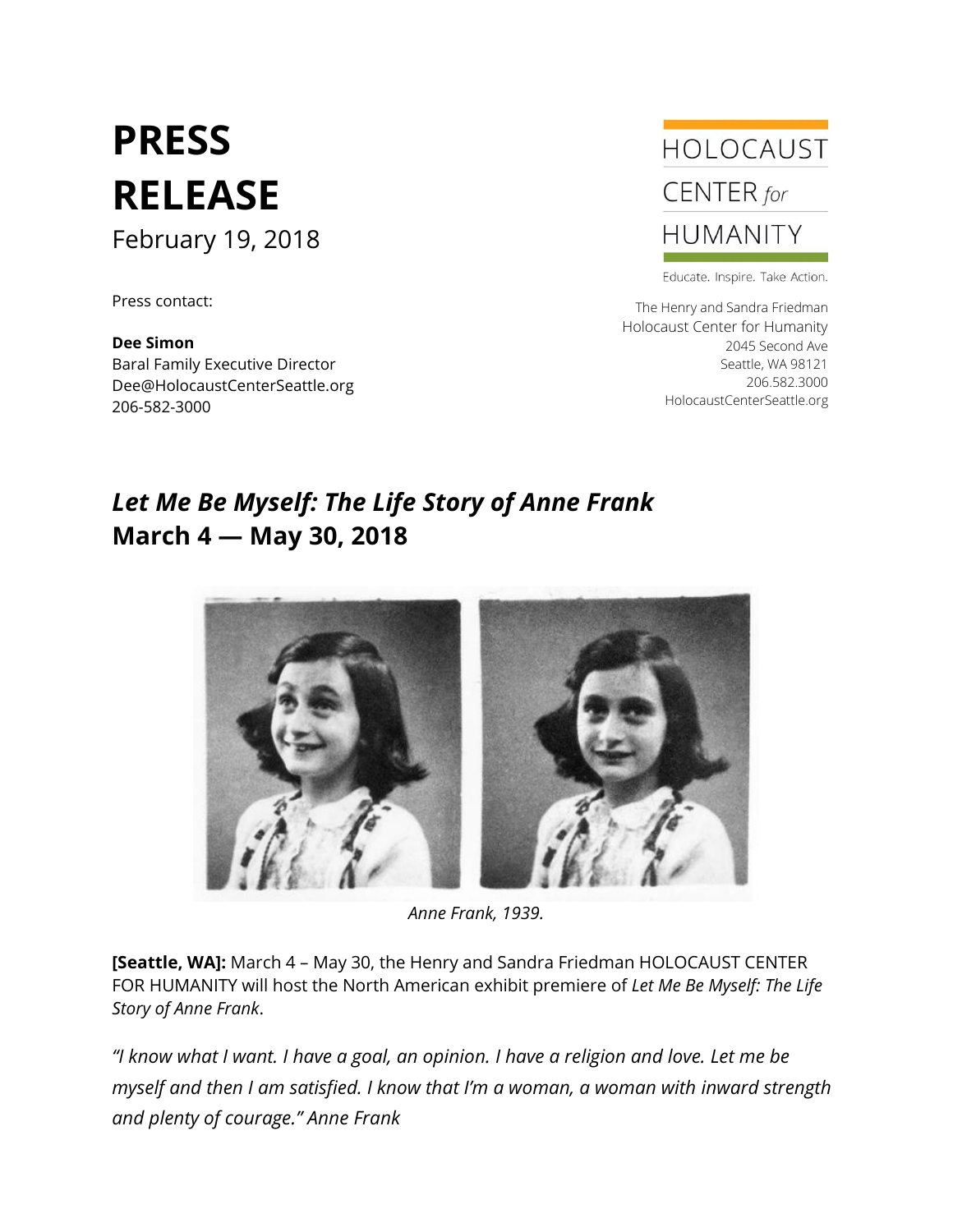Through pictures, artifacts, scale models, video, and narrative, *Let Me Be* Myself offers an insider's view of Anne Frank's life, from her birth in 1929 to her death in the Bergen-Belsen concentration camp in 1945, at the age of 15. Visitors will learn about the Frank family's insulated life in hiding juxtaposed against a world in turmoil: the rise of Hitler, the persecution of the Jews, and the Second World War.

The exhibit culminates with a section in which today's teens address issues of identity and discrimination they deal with in their own lives. Through the story of Anne Frank, visitors are encouraged to examine their own attitudes towards others and consider the effects of prejudice, discrimination, hatred, and violence.

"Anne Frank's story resonates with people of all ages and backgrounds," says Ilana Cone Kennedy, Director of Education at the Holocaust Center for Humanity. "Anne's story challenges us to think critically and consider the world we live in through that lens. Anne inspires students to hope – and speak-out in the face of injustice."

*Let Me Be Myself: The Life Story of Anne Frank* was developed by the Anne Frank House and is sponsored in North America by the Anne Frank Center for Mutual Respect. This special exhibit opens to the public Wednesdays and Sundays March 4 through May 30. Field trips and group tours can be scheduled online at [HolocaustCenterSeattle.org.](http://www.holocaustcenterseattle.org/)

#### *Let Me Be Myself: The Life Story of Anne Frank is made possible at the Henry and Sandra Friedman HOLOCAUST CENTER FOR HUMANITY with funding from lead sponsor, Debbie Killinger*

ABOUT THE CENTER: Connecting lessons of the Holocaust to a broad range of relevant themes for our time, from bullying to social justice, the Holocaust Center for Humanity has been teaching students to become engaged citizens and to speak out against bigotry and prejudice since 1989. The Center works directly with teachers, students, and community groups across the Northwest to provide educational materials, curriculum, and interaction with local Holocaust survivors who tell their stories to 20,000 students of all ages each year. In 2015, the Center opened its museum to the public. Since then, over 16,000 students of all ages have toured the Center's exhibits.

*The Holocaust Center for Humanity's mission is to teach the lessons of the Holocaust, inspiring students of all ages to confront bigotry and indifference, promote human dignity, and take action. Find out more at [HolocaustCenterSeattle.org.](http://www.holocaustcenterseattle.org/)*

#### **RELATED PROGRAMMING**

**Press Preview Thursday, March 1, 1:00PM – 3:00PM**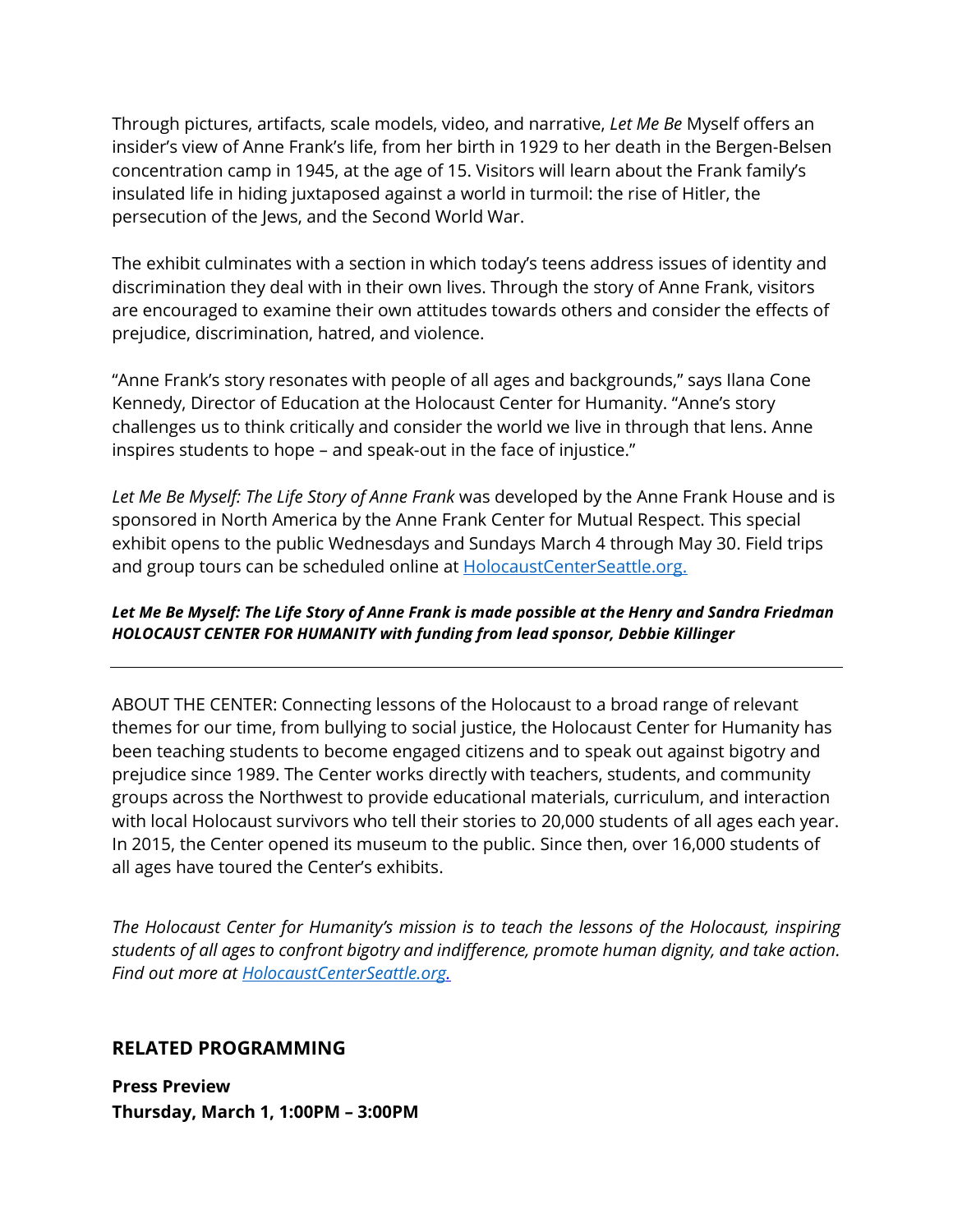#### **Teacher Workshop: Anne Frank – Let Me Be Myself Friday, March 2, 8:30AM – 3:30PM Henry and Sandra Friedman Holocaust Center for Humanity**

Offered in conjunction with the exhibit, participants will: gain practical teaching tools and resources for teaching the Holocaust, take a guided tour of the special exhibit, and hear from a Holocaust survivor. Clock hours and lunch provided. \$20 registration fee.

#### **Lunch & Learn: Hidden Like Anne Wednesday, March 14, 11:30AM – 1:15PM Henry and Sandra Friedman Holocaust Center for Humanity**

Pete Metzelaar, like Anne Frank, lived in Amsterdam and went into hiding when the Nazis took power. Hear his story of survival. Brown bag lunch. Coffee and cookies served. Reservations required. Learn more at www.HolocaustCenterSeattle.org.

### **Holocaust Remembrance Day (Yom Hashoah) Sunday, April 15, 10:00AM – 4:00PM Henry and Sandra Friedman Holocaust Center for Humanity**

Yom Hashoah, or Holocaust Remembrance Day, is a memorial day for the 6 million Jewish people, and the millions of non-Jewish victims of the Holocaust. Please join us throughout the day to remember, to learn, and to be inspired. **11:00AM - Agi Day**, Holocaust survivor and hidden child from Belgrade, shares her story of escape and survival as a young child. **2:00PM - Ingrid Steppic**, a young child in Holland during the Holocaust, remembers her family hiding and saving 40 Jewish people. Free and open to the public.

**Lunch & Learn Wednesday, May 16, 11:30AM – 1:15PM Henry and Sandra Friedman Holocaust Center for Humanity**

Speaker and details upcoming

**Teacher Workshop: Teaching Tolerance and Social Justice Standards Tuesday, May 22, 8:30AM – 3:30PM Henry and Sandra Friedman Holocaust Center for Humanity**